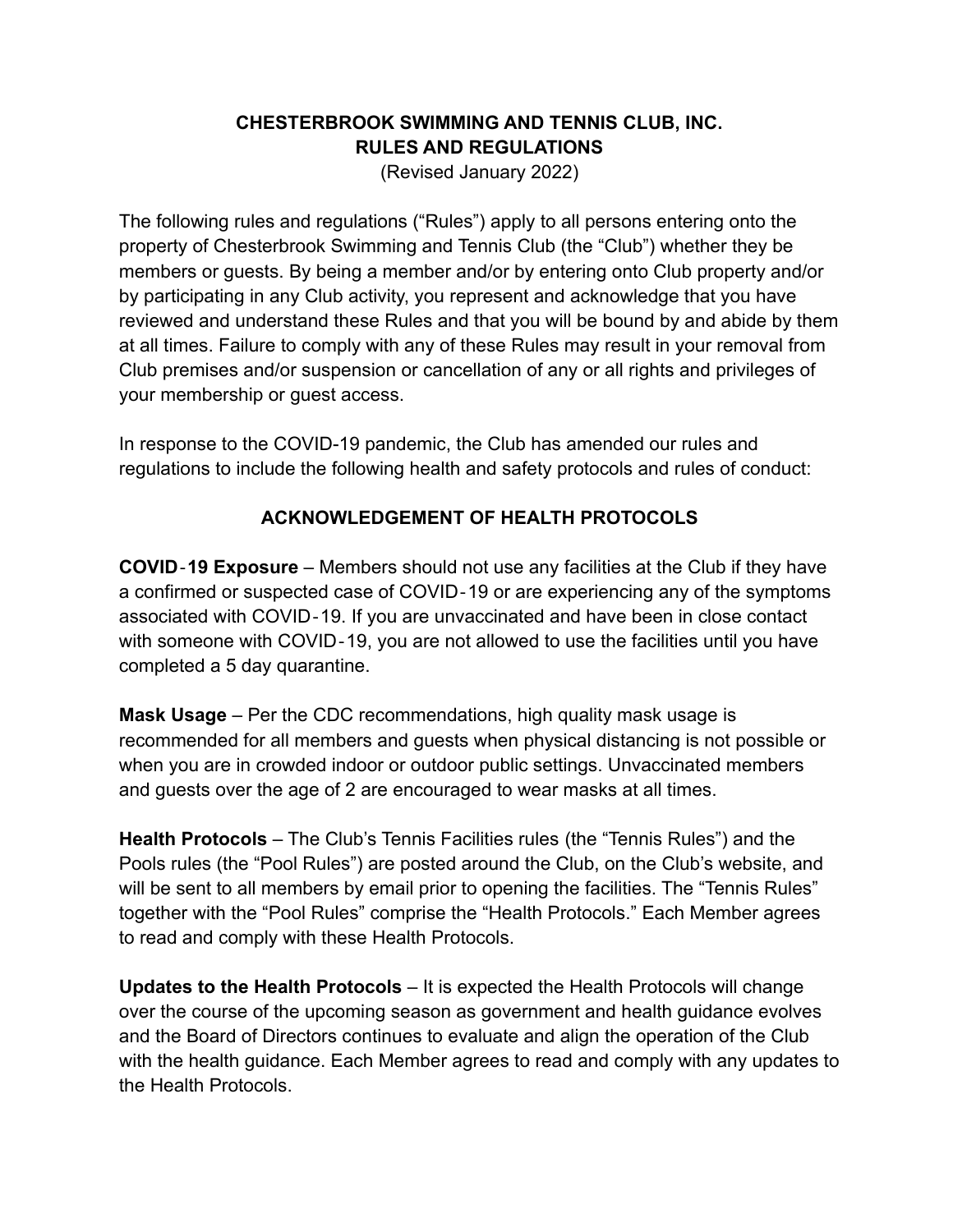**Member Safety** – The Health Protocols are designed to meet government and health guidance in order to operate the Club in a safe manner. Each Member acknowledges that there is a risk of exposure to COVID‐19 at the Club even with the Health Protocols in effect.

I and each member of my household over the age of 12 have read and understand these rules and will comply with them out of respect for the safety and well‐being of the Club community. I have also carefully explained this form as well as the tennis and pool rules to all members of my family who may use the Club facilities.

#### **GENERAL**

- 1. The Club Manager or the Manager's designee has the final authority to interpret and enforce Club rules. This authority includes the right to remove a member from the facilities for up to 48 hours or until the Club's officers or Board of Directors have considered the situation and rendered a decision.
- 2. Use of Club facilities is restricted to members and their signed-in, paid and accompanied guests in accordance with these rules, unless provided for otherwise by the Board of Directors.
- 3. The Club is not responsible for any accident or injury in connection with the use of Club facilities or arising in connection with any Club activity. In no event shall the Club be liable to any member, guest or other third party for any actual, incidental, consequential and/or punitive damages associated with any injury to person or property, damage or loss occurring on Club property or arising in connection with any Club activity. In addition, persons using the grounds do so at their own risk and agree to abide by the following:
	- a. Glass is prohibited on all pool decks, in the snack bar areas and on the tennis courts.
	- b. Alcohol consumption by persons under the age of twenty-one is prohibited.
	- c. Persons under the influence of illegal drugs or alcohol are prohibited.
	- d. Use of profane or abusive language is prohibited.
	- e. Playing of radios or other sound equipment (not associated with a Club event) is prohibited.
	- f. Air guns, knives and other weapons are prohibited.
	- g. Trash must be placed in designated containers.
	- h. Pets are not allowed on the property.
	- i. Smoking on the property is prohibited.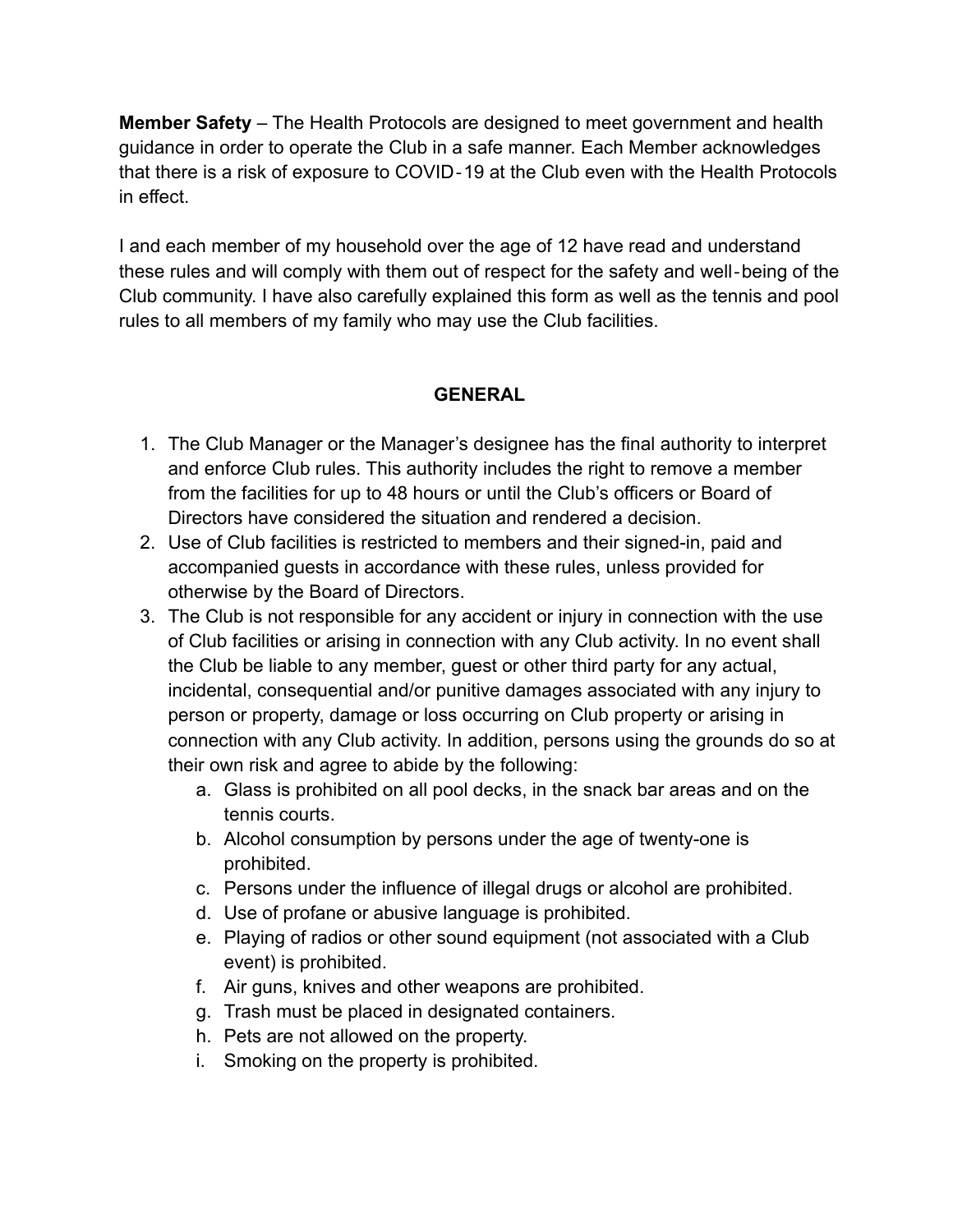- j. Running is not permitted at any time on the pool deck; everyone must walk at all times.
- k. No back-dives or somersaults are permitted from the edge of the pool at any time.
- 4. No one is allowed on the Club premises outside of normal Club hours without the Club manager's express prior approval.
- 5. The Club is not responsible for loss or damage to personal property. Lockers are provided for the convenience of members.
- 6. A lost-and-found service is provided, but articles may be disposed of after 2 weeks.
- 7. Members will be assessed for deliberate property damage and may have privileges suspended until restitution is made.
- 8. The Club telephone is restricted to incoming calls except in the case of emergencies.
- 9. All members and guests are required to sign in at the front desk. Access to the pool and tennis courts for members and their guests may be denied without proper identification.

# **SWIMMING POOLS**

- 1. Hours of Operation: Pool hours and pool usage allocations will be posted on the pool website and in the Club bathhouse at least 1 week in advance. This schedule takes precedence over any other communication regarding pool availability (including any reference to pool hours and/or usage in the Club rules). The Club Manager or Head Assistant Manager may adjust pool usage allocation at their discretion in response to demand, weather, and other factors affecting prudent use of pool resources. The schedule will also be emailed to Club members in PDF format at least once per month.
- 2. The Club Manager or the Manager's designee may close one or more pools due to conditions caused by weather, sanitation or equipment.
- 3. Extended hours may be adopted due to hot, humid weather or for scheduled special events.
- 4. Use of aquatic shoes (commonly referred to as pool shoes) is permitted in the pools and on the pool deck. Such footwear is not permitted on grass, in the volleyball pit or in other areas outside of the pools or immediate deck areas.
- 5. Pool toys are restricted to the wading pool and shallow portion of the upper pool, except during scheduled events. Only soft toys and dive sticks are permitted. Flotation devices, kickboards, and "floaties" are not permitted in the upper or lower pools except during scheduled noodle and raft times. Toys that spray or shoot water are not permitted anywhere in the Club.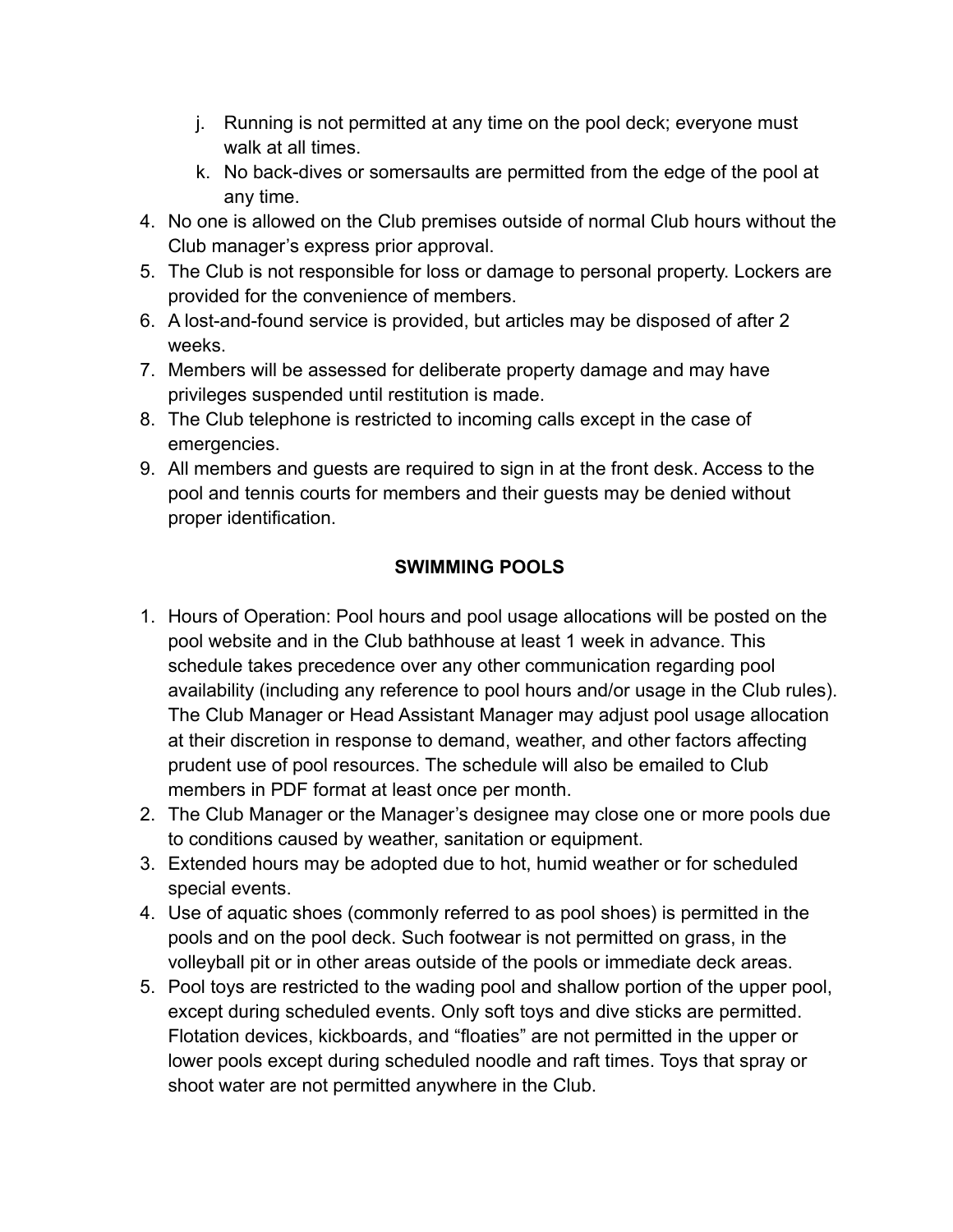- 6. Dangerous activities and rough horseplay are prohibited.
- 7. Everyone using a pool is required to take a shower with soap and water before entering a pool.
- 8. Persons with communicable diseases, open lesions, colds, inflamed eyes, nasal or ear discharges, etc. are not permitted to use the pools.
- 9. Spitting and/or spouting of water in the pools is prohibited.
- 10.Foot showers must be used by everyone re-entering the pools from non-deck areas.

### **DIVING BOARD AND SLIDE**

- 1. Diving is permitted only in designated areas.
- 2. Divers must wait for the previous diver to clear the area before stepping onto the board.
- 3. Only one person is permitted on a diving board at a time (note: exceptions are made for diving coaches).
- 4. Dive may be in a forward direction only.
- 5. Excessive bouncing is not permitted.
- 6. The slide may be used by only one person at a time and only in a forward, sitting position.
- 7. Users may not climb the slide ladder until the previous person has entered the water.
- 8. Catching a person at the base of the slide is not permitted.
- 9. Lifeguards may close the slide if pool crowding presents a safety concern for other swimmers.
- 10.Goggles are not permitted when using the diving boards or slide.

#### **WATER BASKETBALL**

- 1. Members must use Club-provided basketballs only, no other balls are to be used.
- 2. No horseplay/rough-housing, or hanging on rim or net.
- 3. All play must occur inside the pool water. No play permitted from the pool deck.
- 4. Lifeguard has discretion to remove the ball or backboard for safety or space concerns.
- 5. Adjustment of basketball or backboard equipment is permitted by staff members only.
- 6. Misuse of equipment may result in equipment restrictions by staff.

# **CHILDREN'S USE OF THE CLUB**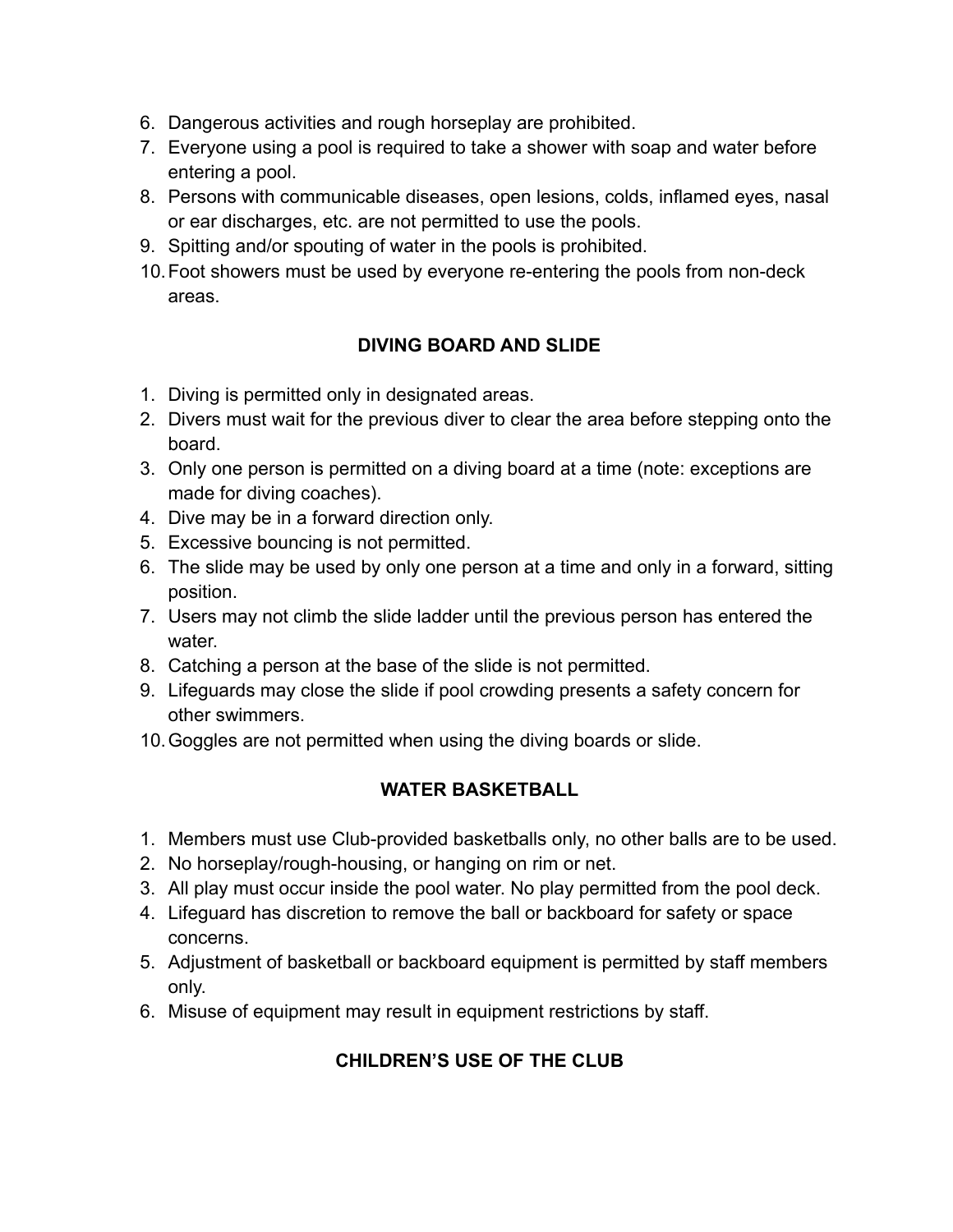- 1. The safety and welfare of minor children is the sole responsibility of their parents or designated caregiver. Parents are strongly encouraged to remain with their minor children on the Club property at all times or to designate a responsible caregiver to do so. The Club does not monitor and is not responsible for the comings and goings of minor children to ensure that they remain on the Club premises or that they leave only when or with person(s) authorized by their parents or caregiver.
- 2. Children 8 and under must be accompanied by a parent or designated care provider at least 16 years of age. Children ages 9-12 are not permitted in fenced pool areas after 5:30pm unless supervised by a person at least 16 years of age. Unsupervised children may be asked to leave the Club with a parent at the discretion of the manager.
- 3. Use of the wading pool is restricted to children under 7 years of age; such children must at all times be accompanied by, and are the responsibility of, a parent or designated care provider at least 16 years of age.
- 4. Children in diapers must wear proper swim diapers as well as protective, snug fitting rubber pants and are restricted to the wading pool.
- 5. Children using the upper and lower pools must be toilet-trained and must be accompanied at all times by a responsible person at least 13 years old.
- 6. The upper and lower pools will be cleared of minors (children under 16 years old) for 15 minutes each hour until 6:00pm. At the discretion of the Manager or the Manager's designee, breaks may also be called after 6:00pm, based on pool crowding.
- 7. Children 13 years of age are not permitted in the fenced pool areas after 5:30pm unless accompanied by, and under the supervision of, a person `6 years of age or older.

# **TENNIS COURTS**

- 1. Tennis courts are for tennis play only and are available between 7:00am and 10:00pm.
- 2. The tennis courts may be used throughout the year, but will be maintained by CST:
	- a. Regularly in the months of June August
	- b. Weekly in the months of March May and September -– November
	- c. Not at all December February
- 3. Tennis courts must be reserved on our website under the Tennis Tab.
	- a. Full members can reserve courts year round; summer members are only allowed to reserve a court during the summer months.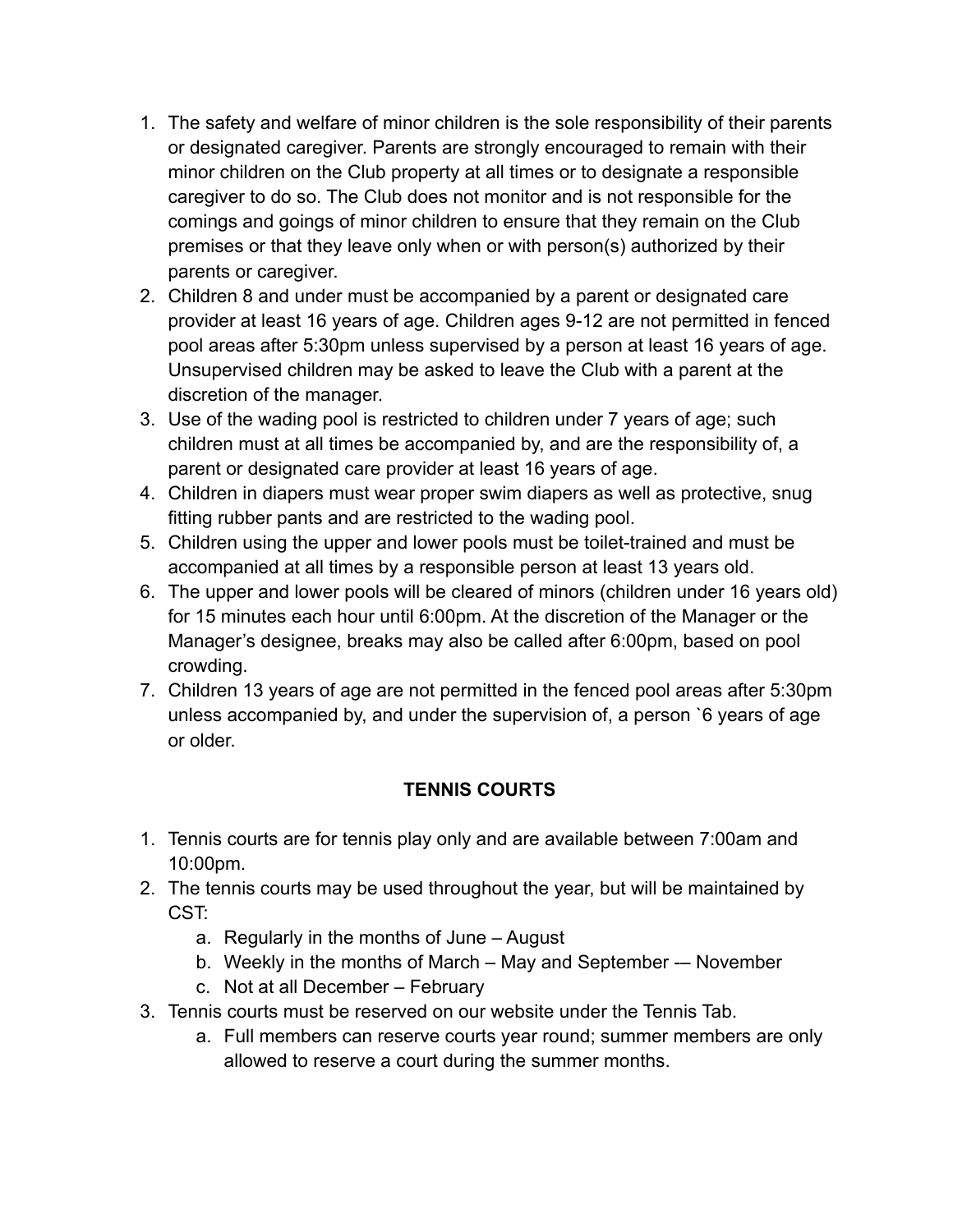- b. Reservations are forfeited if the players do not arrive within 10 minutes of their scheduled time.
- c. There shall be a 1 hour limit for singles and a  $1\frac{1}{2}$  hour limit for doubles.
- 4. For Club activities, such as tournaments, matches, coaching and lessons court time may be pre-reserved in accordance with contract stipulations and Board Policy. These priority activities take precedence over individual reservations. Courts will be blocked off on our website for these events so members cannot reserve these times.
- 5. Use of the courts is restricted to members and their paid guests at all times. Guest fees should be paid in advance on our website under the Tennis Tab by logging into your account and clicking "buy" for Guest Fees.
- 6. Players and their guests are expected to keep the courts clean and free of debris.
- 7. Good conduct and sportsmanship are expected and proper tennis attire, including tennis shoes and a shirt, is required at all times.
- 8. Courts are to be kept locked so please make sure you close the gates when leaving the courts. Keys are sold for \$5 to Club Members for their convenience and should not be duplicated. Please email tennis@chesterbrookclub.com to buy a key.
- 9. All equipment is the property of the Club and deficiencies should be reported to the Club Manager.

# **SOCIAL, EATING AND DRINKING**

- 1. Consumption of food is restricted to the snack bar area, the upper pool pavilion, picnic areas, the tennis pavilion and areas outside the tennis courts except during special Club activities that have been approved by the Board of Directors.
- 2. Alcohol consumption is restricted to the upper pool pavilion, picnic areas, the tennis pavilion and areas outside the tennis courts except during special Club activities that have been approved by the Board of Directors.
- 3. The picnic areas, upper pool pavilion and tennis pavilion may be reserved for parties and other activities.
- 4. Fees for parties will be set by the Board of Directors to reflect any increased costs due to extra personnel.
- 5. The snack bar hours of operation will be posted along with general hours of operation on the Club website and in the clubhouse.

# **GUESTS**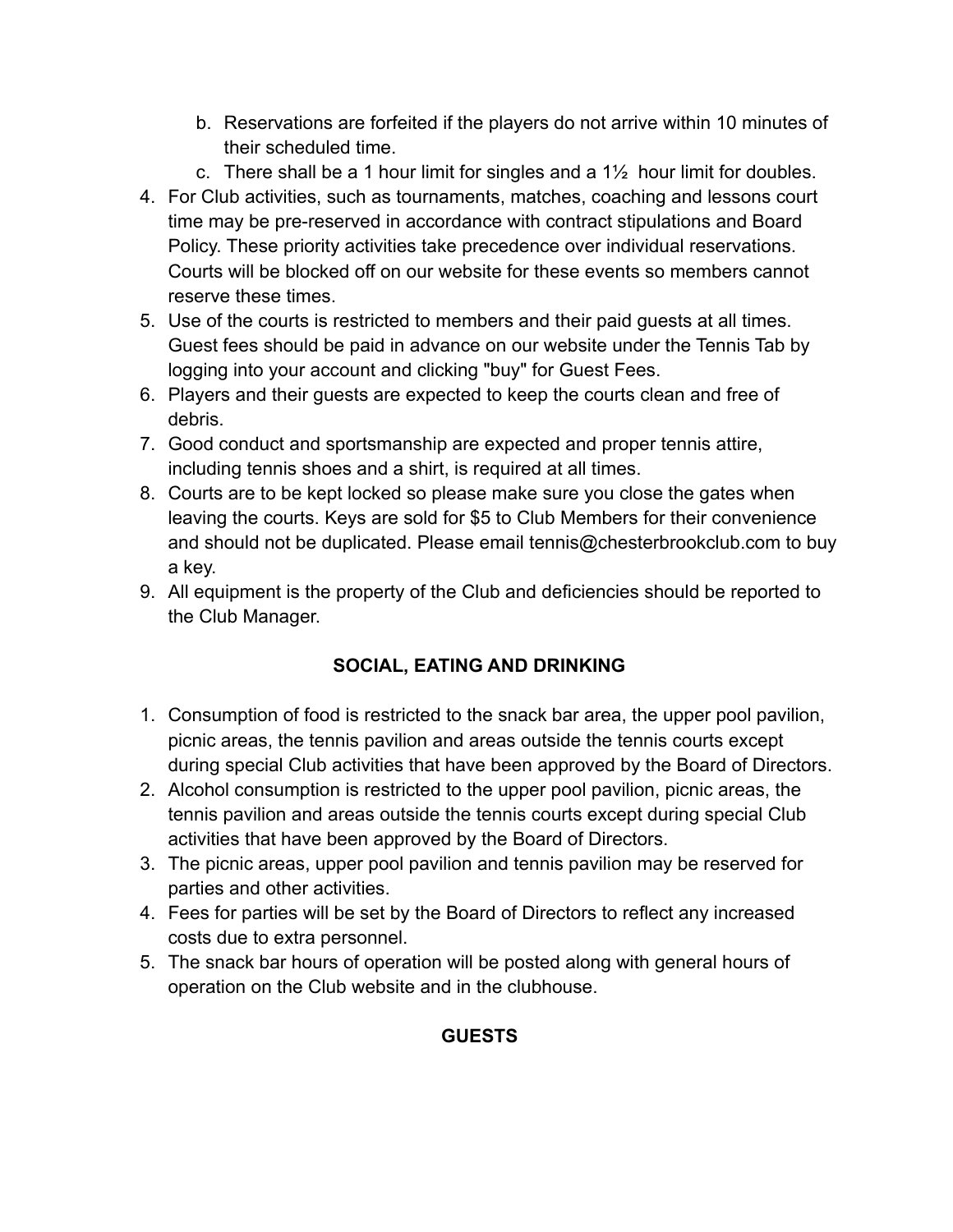- 1. Guests at either the pool or tennis courts must be accompanied at all times by a member who is responsible to sign in the guest and pay the proper guest fee.
- 2. Child-care providers and guardians/parents who do not reside in the same household as the member can only use the facilities when caring for the member's children and must pay the appropriate guest fee.
- 3. Guest fees are established by the Board of Directors and will be posted each year.

### **CLOSURES**

- 1. The Club Manager or the Club Manager's designee, is the authority regarding the safe operations of the Club and its facilities and has the full authority of the Board of Directors to close any and all parts of the Club if deemed necessary for the protection of its members and those portions shall remain closed for as long as deemed necessary by the Club Manager or until the Board can act on the concern.
- 2. Upon hearing thunder or seeing lightning, the pools will be closed immediately, and the closure shall be for at least 30 minutes.
	- a. The closure shall include the clearing of the pools, pool decks, upper pool pavilion and the grounds
	- b. Members will be encouraged to wait in their vehicles if present or inside the clubhouse but can also wait in the snack bar areas and under the covered front entrance at their own risk.
	- c. Should there be a repeat of either thunder or lightning during the closure, the closure shall be extended for an additional 30 minutes following each event.
- 3. Upon hearing thunder or seeing lightning, the tennis courts will be closed immediately, and the closure shall be for at least 30 minutes.
	- a. The closure shall include the courts and grounds around them.
	- b. Members will be encouraged to wait in their vehicles if present or inside the clubhouse if open but can also wait in the tennis pavilion at their own risk.
	- c. Should there be a repeat of either thunder or lightning during the closure, the closure shall be extended for an additional 30 minutes following each event.
- 4. Upon an incident where blood, vomit or feces are detected in a pool, that pool will be closed for the time necessary to clean the pool and make safe for use again, and that timeframe will depend on the incident and be the sole responsibility of the Club Manager or the Manager's designee.